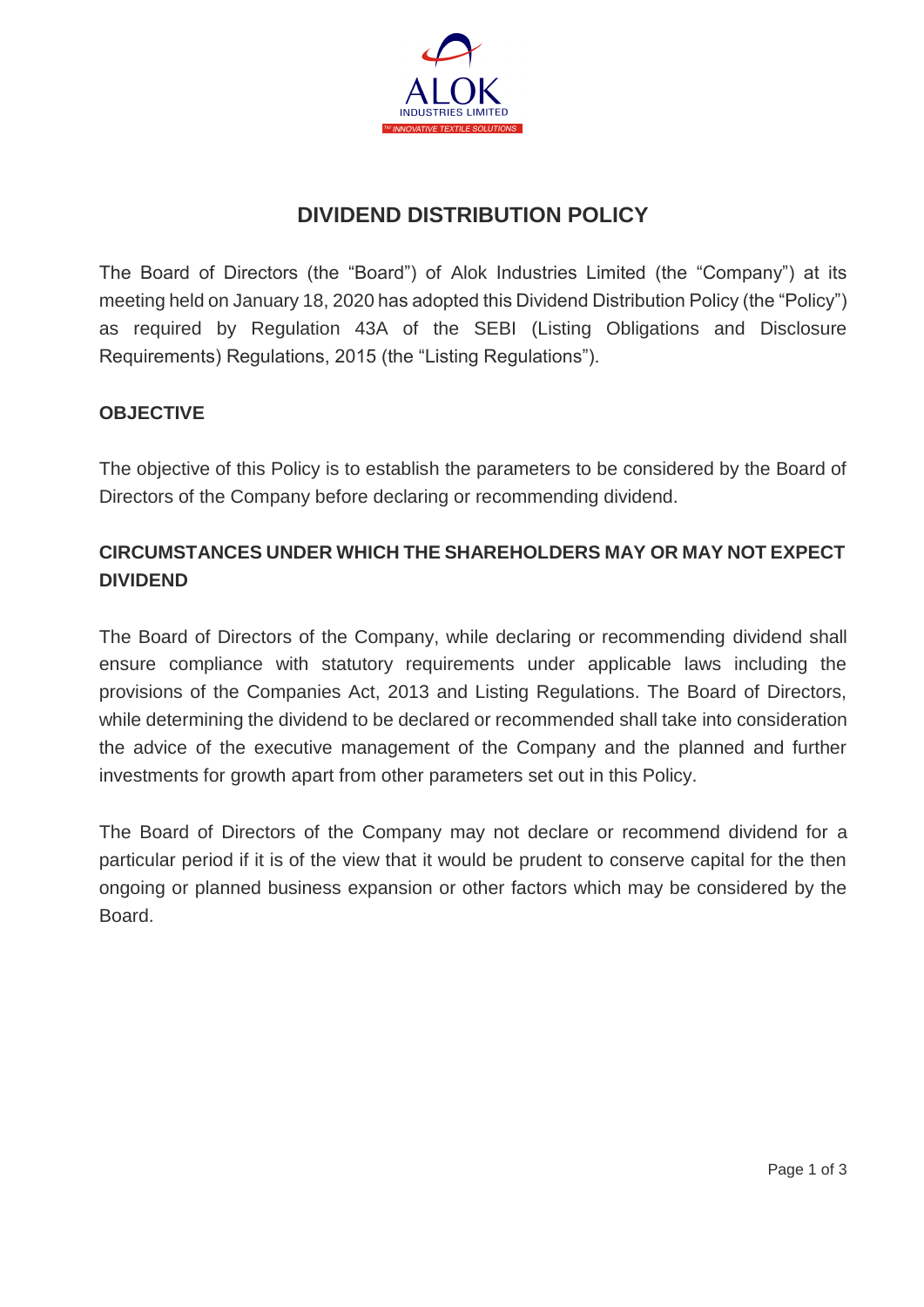

## **PARAMETERS TO BE CONSIDERED BEFORE RECOMMENDING DIVIDEND**

The Board of Directors of the Company shall consider the following financial / internal parameters while declaring or recommending dividend to shareholders:

- Profits earned during the financial year
- Retained Earnings
- Earnings outlook for next three to five years
- Expected future capital / liquidity requirements
- Any other relevant factors and material events

The Board of Directors of the Company shall consider the following external parameters while declaring or recommending dividend to shareholders:

- Macro-economic environment Significant changes in macro-economicenvironment materially affecting the businesses in which the Company is engaged in the geographies in which the Company operates
- Regulatory changes Introduction of new regulatory requirements or material changes in existing taxation or regulatory requirements, which significantlyaffect the businesses in which the Company is engaged
- Technological changes which necessitate significant new investments in any of the businesses in which the Company is engaged

### **UTILISATION OF RETAINED EARNINGS**

The Company shall endeavor to utilise the retained earnings in a manner which shall be beneficial to the interests of the Company and also its shareholders.

The Company may utilize the retained earnings for making investments for future growth and expansion plans, for the purpose of generating higher returns for the shareholders or for any other specific purpose, as approved by the Board of Directors of the Company.